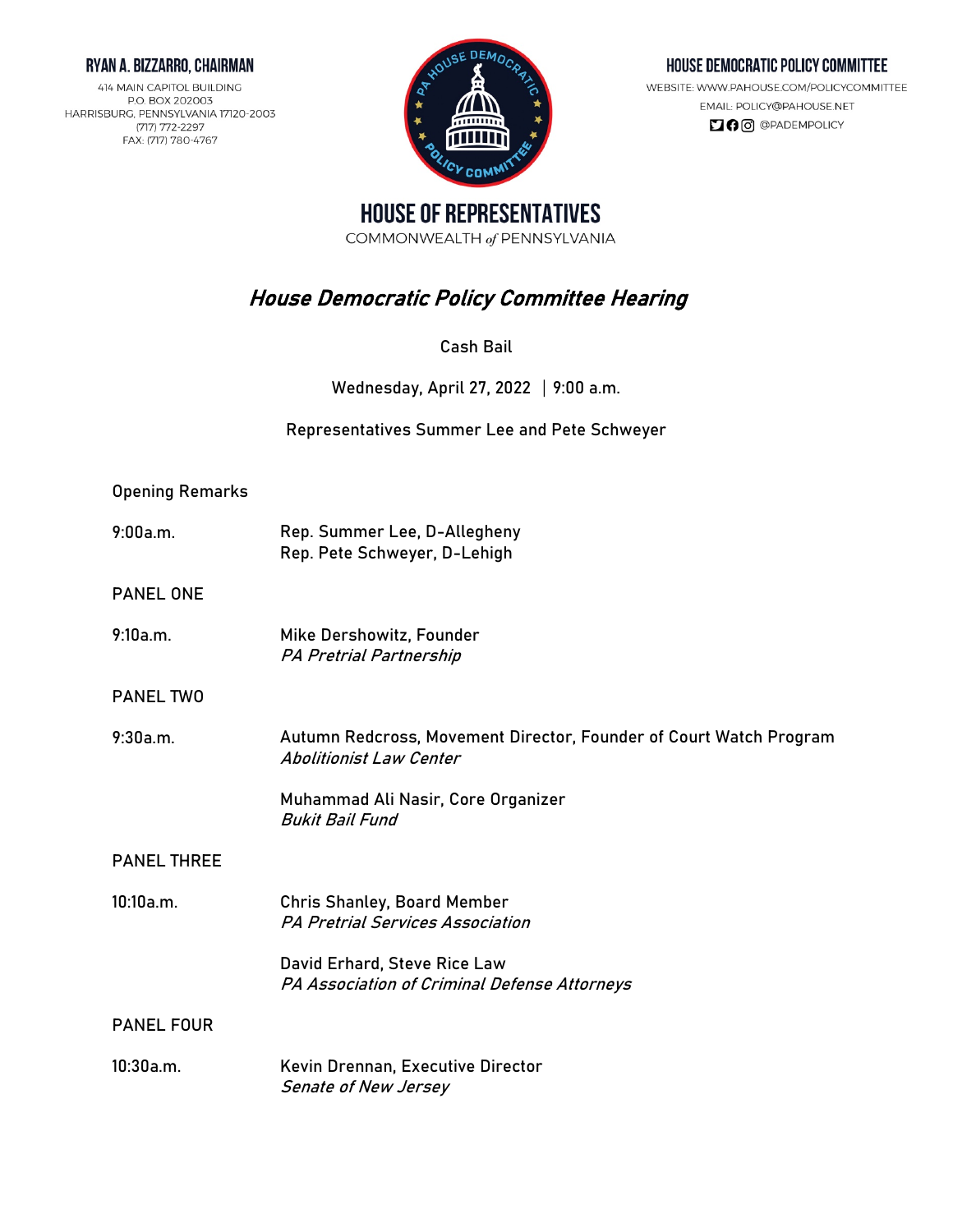## RYAN A. BIZZARRO, CHAIRMAN

414 MAIN CAPITOL BUILDING P.O. BOX 202003 HARRISBURG, PENNSYLVANIA 17120-2003 (717) 772-2297 FAX: (717) 780-4767



#### HOUSE DEMOCRATIC POLICY COMMITTEE

WEBSITE: WWW.PAHOUSE.COM/POLICYCOMMITTEE EMAIL: POLICY@PAHOUSE.NET **DO** @PADEMPOLICY

**HOUSE OF REPRESENTATIVES** 

COMMONWEALTH of PENNSYLVANIA

CLOSING REMARKS

10:45a.m. Rep. Summer Lee, D-Allegheny Rep. Pete Schweyer, D-Lehigh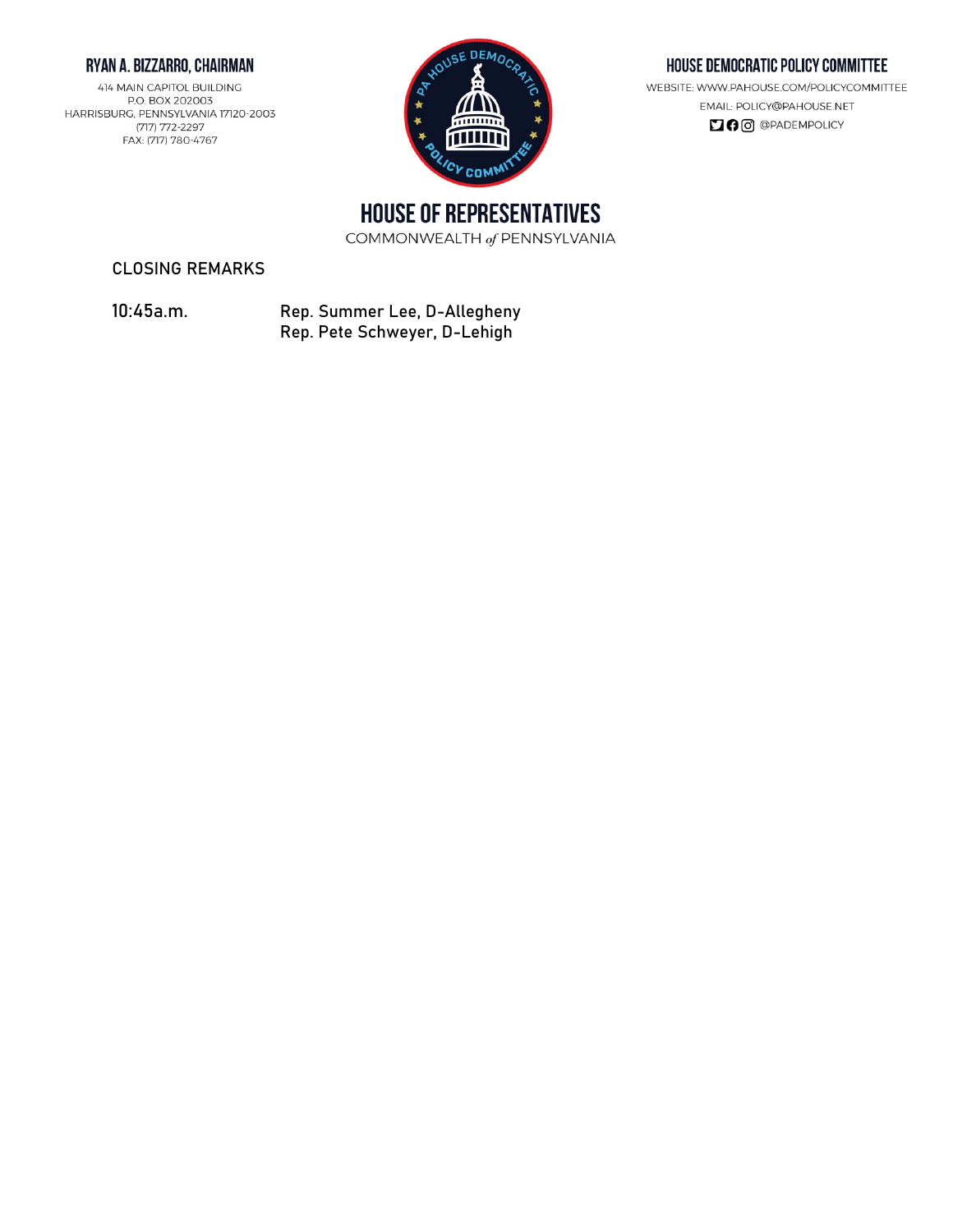## Pennsylvania Pretrial Partnership

House Democratic Policy Committee Hearing April 27, 2022

## Testimony: Mike Dershowitz, CEO Fair Trade Outsourcing

*Pennsylvania taxpayers have spent approximately* \$1.4 billion per year *to jail people who have not been convicted of a crime and have not had their day in court.*

65% of Pennsylvania's jail population is being held pretrial *(approx. 25,000 people) at a cost of more than \$85 a day per person.*

As a business owner - and taxpayer - these numbers are alarming and represent too much opportunity cost wasted for Pennsylvania's economy.

Business owners strive to build good, collaborative relationships between our company and our communities. We are also aware of the current, unprecedented strains on business and individuals, including workforce shortages, inflation, and supply chain issues.

To address this, I have a unique business model and economic philosophy: *Dual Purpose Corporation™*. This philosophy seeks to maximize both social and financial profit.

Capitalism - or pure profit motives - drives economies around the world. However, profit maximizing businesses are no longer organized to address or survive the unprecedented challenges we are facing.

For Social Businesses, societal goals are their sole priority. But purely social businesses are lacking because they feel like a charity and, ultimately, discount and potentially stifle the entrepreneurial spirit.

To truly appreciate this, we must acknowledge that we live within a market economy. We need to address what motivates entrepreneurs, while providing a positive social impact in our communities. When we blend these two models, we get a *Dual Purpose Corporation™*. And when we do this, we find a number of key benefits.

In my business, Fair Trade Outsourcing, we have organized, layered priorities: Our top priority is the well-being of our employees, followed by better results for our customers, and finally business profit.

Economies grow because businesses, especially entrepreneurs, search for solutions to solve market needs or problems. By prioritizing our employees, we are unlocking immense amounts of talent and drive. In addition, sustainable economic lives create stable families. People in stable families naturally want to better their communities, and they now have the resources to do it.

All of this led me to form the non-profit *Pennsylvania Pretrial Partnership.*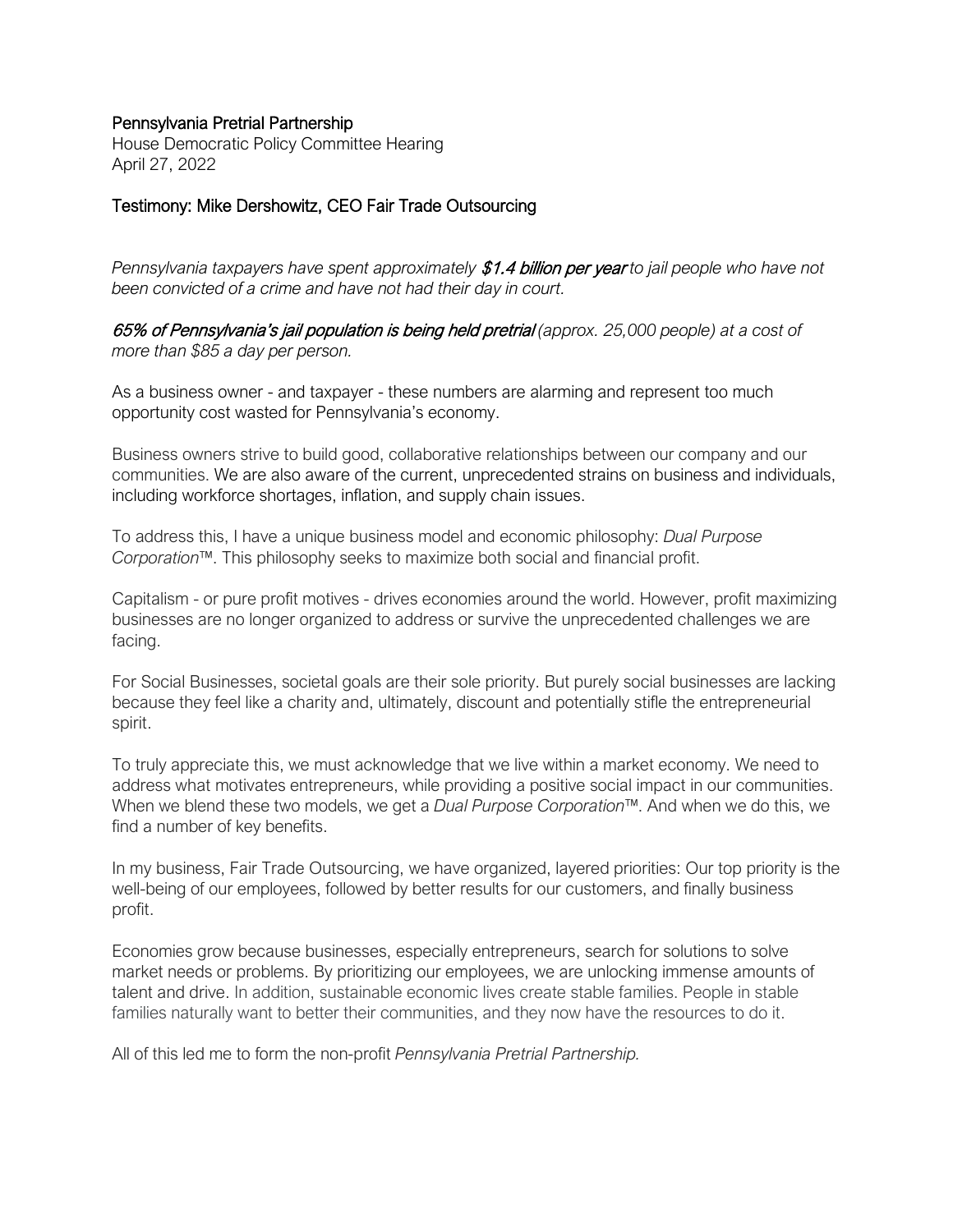Business owners have a unique opportunity to address systemic business and community issues by having a voice in developing a new, modern, and safe approach to pretrial detention in this commonwealth.

The Pennsylvania Pretrial Partnership looks at pretrial incarceration through a unique, social impact business lens.

First, Pennsylvania taxpayers are spending too much to detain non-violent offenders pretrial. Jailing people who have been arrested before trial is the single greatest expense generated by the current system. Pennsylvania taxpayers shoulder \$1.4 billion a year in pretrial incarceration, paying more than \$40,000 per person per year.

Second, releasing non-violent offenders pretrial will bolster workforce opportunities and mitigate poverty. Businesses are facing an unprecedented workforce shortage, and at the same time, many families are facing suffocating poverty. Spending even a few days in jail can have a massive effect on people's lives, including losing their job, housing, and even custody of their children. Past incarceration also reduces annual employment by nine weeks and decreases annual earnings by 40%. Releasing non-violent offenders pretrial will provide an opportunity to bolster the workforce, while encouraging intact families and productive members of society.

We also need to focus on 21st century pretrial solutions. Pennsylvania is not the first jurisdiction to attempt pretrial reforms. Some have been more successful than others. What we do know is that states and other jurisdictions that have implemented bail reforms saw decreases or negligible increases in crime and court appearance rates remained the same. Therefore, the use of widespread cash bail for non-violent offenses does not improve public safety or court appearance rates and there are other, more effective, and less costly solutions.

Finally, an investment in robust social and pretrial services will bolster communities, increase employment, and keep our families safe. Pretrial services have distinct goals: ensuring court appearance rates, protecting the community, and providing treatment and assistance. This includes helping people to correct problems that may be linked to their criminal behavior, including substance abuse or mental health treatment, medical care, training, and/or employment assistance.

Instead, our current system and its overuse of cash bail promotes costly instability within our communities. We can do better.

In order to find success, we need to hear your ideas. We need your help in educating and mobilizing a diverse and bipartisan group of stakeholders to actively support reform efforts.

Only together will we find the solutions to pretrial reform that will ensure a sensible, safe, and modern system.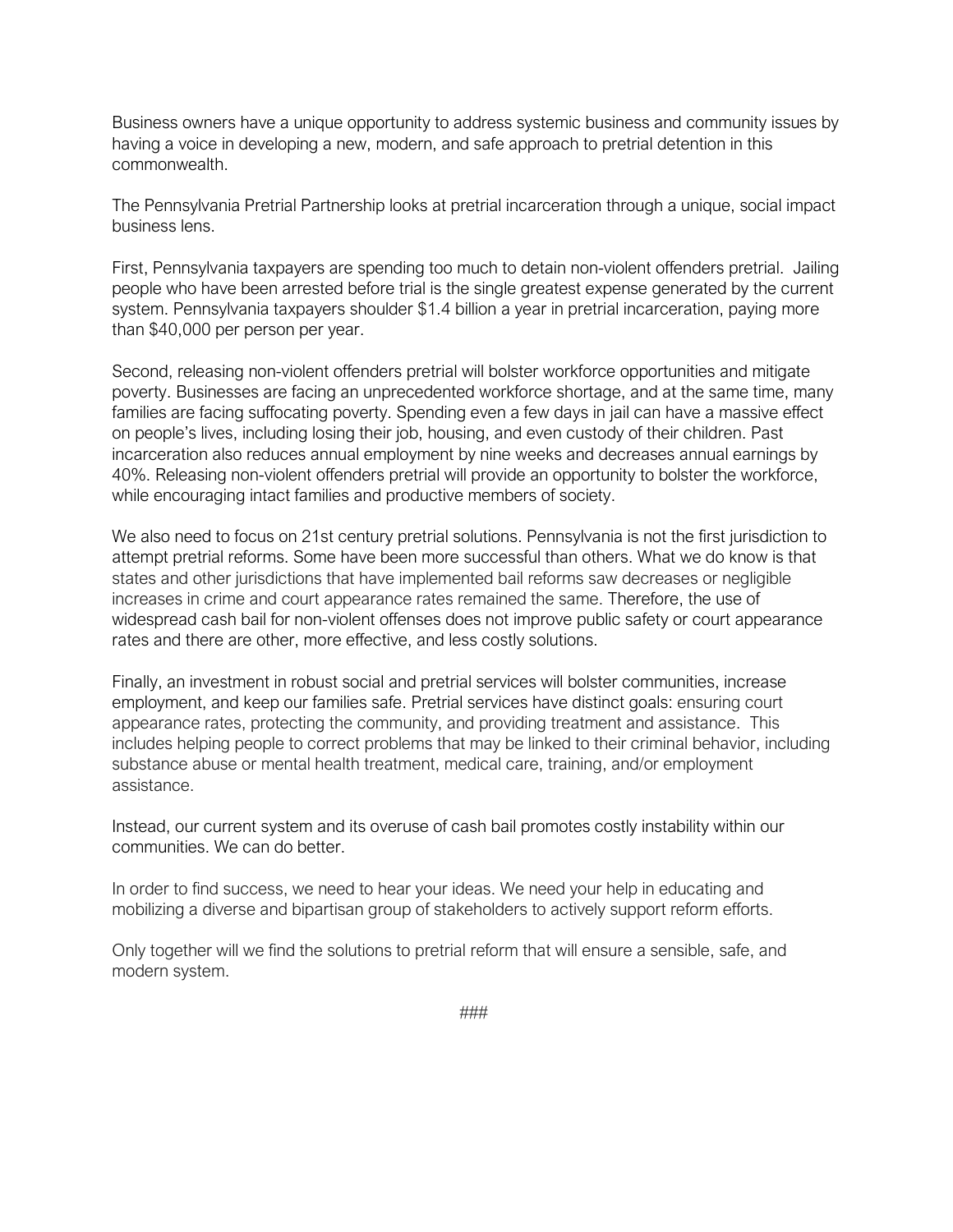Writing on the failure of lawyers in the criminal punishment system, Alex *Karakatsanis says this:*

Lawyers must understand and communicate what it does to a person to strip from him almost every form of humanity that we take for granted every day: to prevent him for years from eating at a restaurant, going on a date, making love, visiting a museum, traveling to a new place, hugging his mother, seeing his grandfather.

While Karakatsanis is focused on the part lawyers take in the policing to prison pipeline, I want to emphasize the role that policy makers play in the lives of those subject to legislation formulated potentially by many of those here. The consequences of the carceral detainment "go well beyond physical banishment." He continues,

they include what we do to people in our cages: scandalous medical and mental health care, brutal beatings, rampant sexual trauma, extended periods of solitary confinement, and coerced labor; obliteration of parental and other family relationships; severing of friendships; loss of jobs; revocation of the right to vote; rendering families homeless; deportation; and crushing cycles of debt, despair, and alienation."

# **Impact of Cash Bail**

ACLU has reported extensively on the imposition of cash bail causes. Assigning cash bail makes our communities more dangerous. Multiple studies have documented the way in which cash bail and pretrial detention undermine public safety. A large study of cash bail in Philadelphia and Pittsburgh found that assigning cash bail to a defendant increases the likelihood of recidivism by 6-9%.1

ALC Court Watch has published two reports in the two years it has been in existence– collecting and analyzing data from preliminary arraignment dockets in Allegheny County. We examines two key actors in the development and maintenance of racial apartheid in the Pittsburgh region: police and judges.

According to the report, 1,658 police officers working for 126 different police agencies made 5,664 arrests that led to preliminary arraignments in Allegheny County between August 14 and December 31, 2020. Just 71 officers (4% of the total) made 20% of all arrests, and 30% of all drug arrests. In a county that is less than 13% Black, 56% of all arrests in the report period were of Black residents.

Moreover, Seventy percent of all Pittsburgh arrests and 47% of all arrests outside Pittsburgh in Allegheny county were of Black community members, despite Black people only making up 23% of the Pittsburgh population – and only 9% of the county population outside Pittsburgh. The report also illustrates how Black men, who make up less than 7% of the county population, were subjected to 33% of all misdemeanor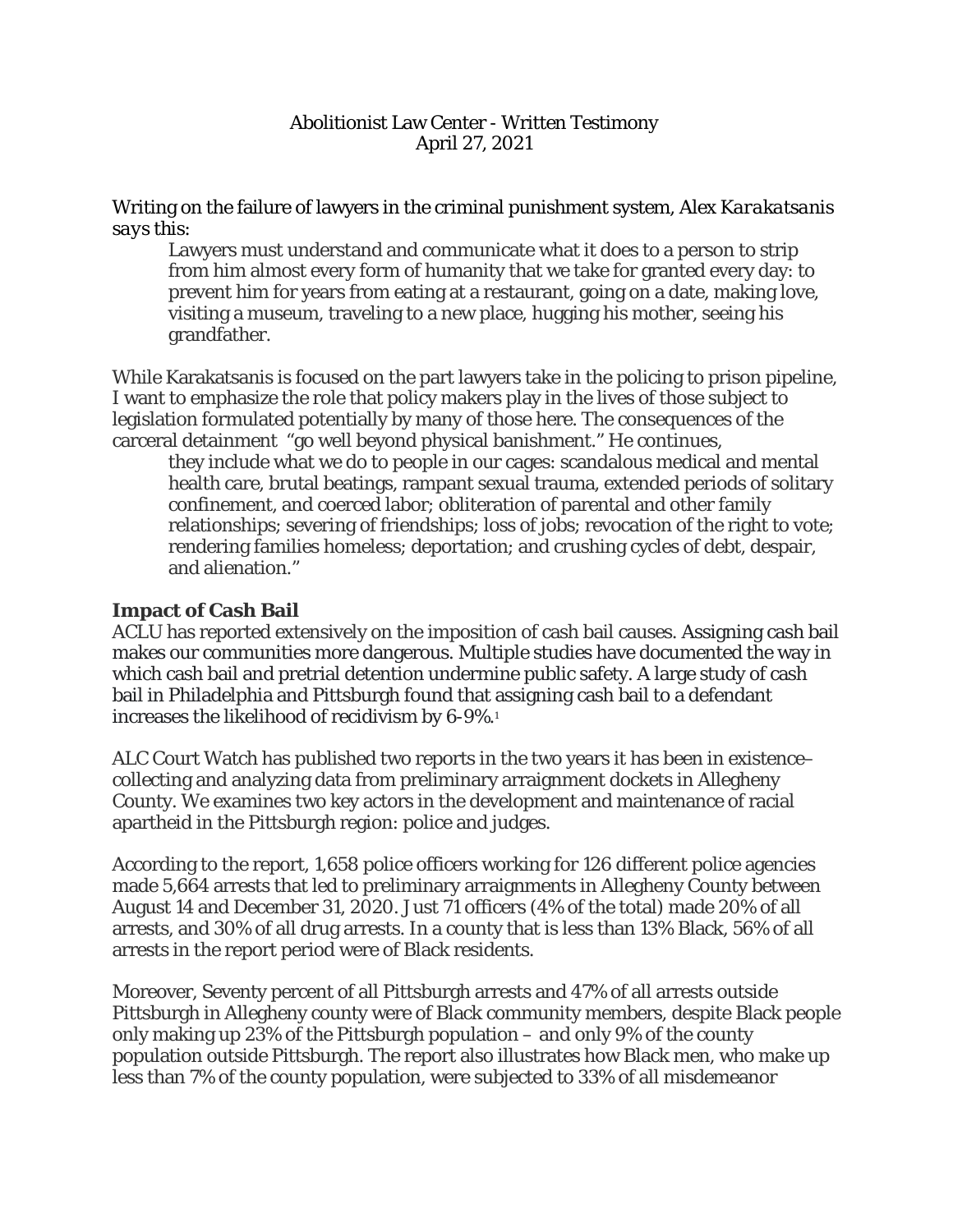arrests. Once arrested and detained, the next cog in the wheel is the preliminary arraignment in Allegheny County.

I have seen what I can only describe as pleas of desperation from defendants in the courtroom. I have heard defendants given monetary bail beg for alternative conditions. I remember a pointedly person with drug charges responding to the magistrate who presided over his preliminary arraignment, "I don't have \$2000, I have a drug problem." He was only silenced and asked if he had any procedural questions, before the magistrate dismissed this individual and went to the next person. \$18,522,700 in secured monetary bail (meaning defendants had to pay for their pre-trial liberty) was imposed on 1,140 defendants, an average of \$16,248 per defendant.<sup>2</sup>

In Allegheny County, our preliminary arraignments at this time are unfortunately ceremonial. What I mean is that magistrates have already reached bail decisions at the time of the arraignments. And that there is typically no opportunity given to those charged to speak, nonetheless explain their financial disposition, whether or not they can pay the bond set–allowing them to be bailable.

# **Current Pennsylvania Law**

Cash bail could end tomorrow in PA if bail setting auth (mag judges, bail coms) simply followed the law, specifically the PA const and the Pa rules of criminal procedure, which require consideration of a deferndan'ts financial condition when setting bail. If that was actually happening, no one in the Commonwealth would be incarcerated because they could not afford bail. So When it comes to cash bail in Pennsylvania, the current state of the law is actually not the main issue. Because the law is already relatively strong, legislation may not be the best answer. Legislation is risky in every case, and we have here a situation where it's very possible that legislation might do more harm than good.

# Pretrial Incarceration in Allegheny County

Generally less than 5% of the Allegheny County Jail (ACJ) population is serving a sentence.3 The remaining 95% are being detained while awaiting trial or some other court proceeding. Notably, based on current statistics and previous information, fewer than 100 of the approximately 1800 individuals incarcerated at ACJ are being held solely for their inability to pay cash bail. While the cash bail system must absolutely be abolished, it is not the primary driver of pretrial incarceration in many regions. The primary reason for pretrial incarceration in Allegheny County—and many other counties in the state—is probation detainers. Currently, 34% of ACJ's jail population is incarcerated for this reason.4 Prior to the pandemic and the subsequent push to decarcerate, over half of the jail population was being held on probation detainers.5

# **Probation Detainers**

Probation detainers are orders issued by judges mandating a defendant's detention in jail. The Gagnon I hearing is a fact finding hearing to determine probable cause of probation violation, ultimately determined at their Gagnon II. Until their Gagnon II hearing--a proceeding that often occurs many months after an individual's arrest, people are often held in jail.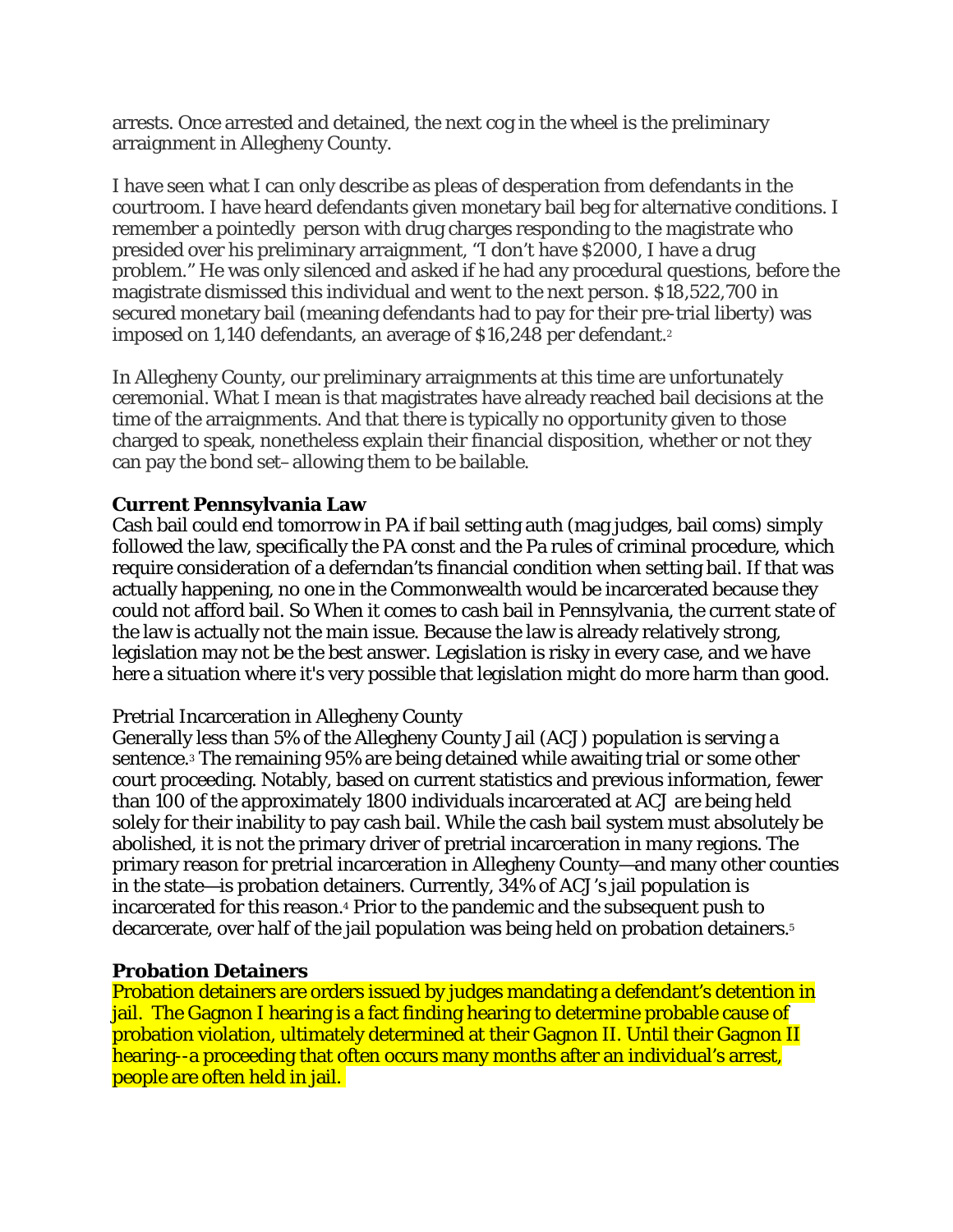There are two kinds of probation violations: direct violations which are new criminal convictions, and technical violations, which is any non-criminal violation of one's probation conditions. Technical violations can include unpaid electronic monitoring fees, unpaid court costs, failing to attend (expensive) mandated programming, failing a drug or alcohol test, not being available at your place of residence during a random check in, or a host of other non-serious and non-criminal behavior. The observed practice in Allegheny County is for the Probation Department (more specifically, the Probation Officers) to lodge detainers for nearly every alleged direct violation. Judges rarely challenge or lift these detainers.

It remains our position that judges and probation officers should not make use of detainers. They serve no justifiable public safety purpose. In instances of alleged technical violations of probation, the alleged conduct does not rise to the level of a new charge, thereby undercutting any possibility of a resulting threat to public safety. In instances of alleged direct violations, a new charge has been brought, upon which an individual has been arraigned and had bail set—this bail determination should be controlling, and anyone determined by the bail-setting authority as safe-to-be-released should accordingly actually be free to be released. Probation detainers serve no justifiable purpose. If an individual poses a potential risk to public safety, that determination is made at a bail hearing.

The most incredible danger of the imposition of probation detainers is exceedingly painful to point out. The young Gerald Thomas had his bail set at \$2,000, a relatively low amount, thus showing them to be bailable at the discretion of the magistrate presiding over their preliminary arraignment. This young man could have been released, pending the resolution of his charges. And, actually, the charges for which a detainer was lodged ultimately ended up being dismissed.

However, because of the probation detainer, Gerald Thomas could not have been released even if he did post his bail. The young man remained incarcerated at the Allegheny County Jail for nearly a year on the basis of charges that were the product of illegal police conduct. His detainer did not automatically dissolve and he died in ACJ. Allegheny County Jail (ACJ) stands out as one of the worst jails in the country. It has one of the nation's highest suicide rates<sup>6</sup>, and a death rate higher than Riker's Island. Since the start of the COVID-19 pandemic and the beginning of the Court Watch in 2020, Mr. Thomas and one dozen other people incarcerated in the Allegheny County Jail have died.

Incarceration is immensely harmful in any institution. In fact, Each year in prison takes 2 years off an individual's life expectancy7.

Insert use of force comparison #'s Allegheny County citizens voted to pass a referendum by nearly 70% in an attempt to end the use of solitary confinement and to prohibit the use of chemical agents and the restraint chair at the facility<sup>8</sup>. To date, the jail has failed to comply with the requirements of the referendum9.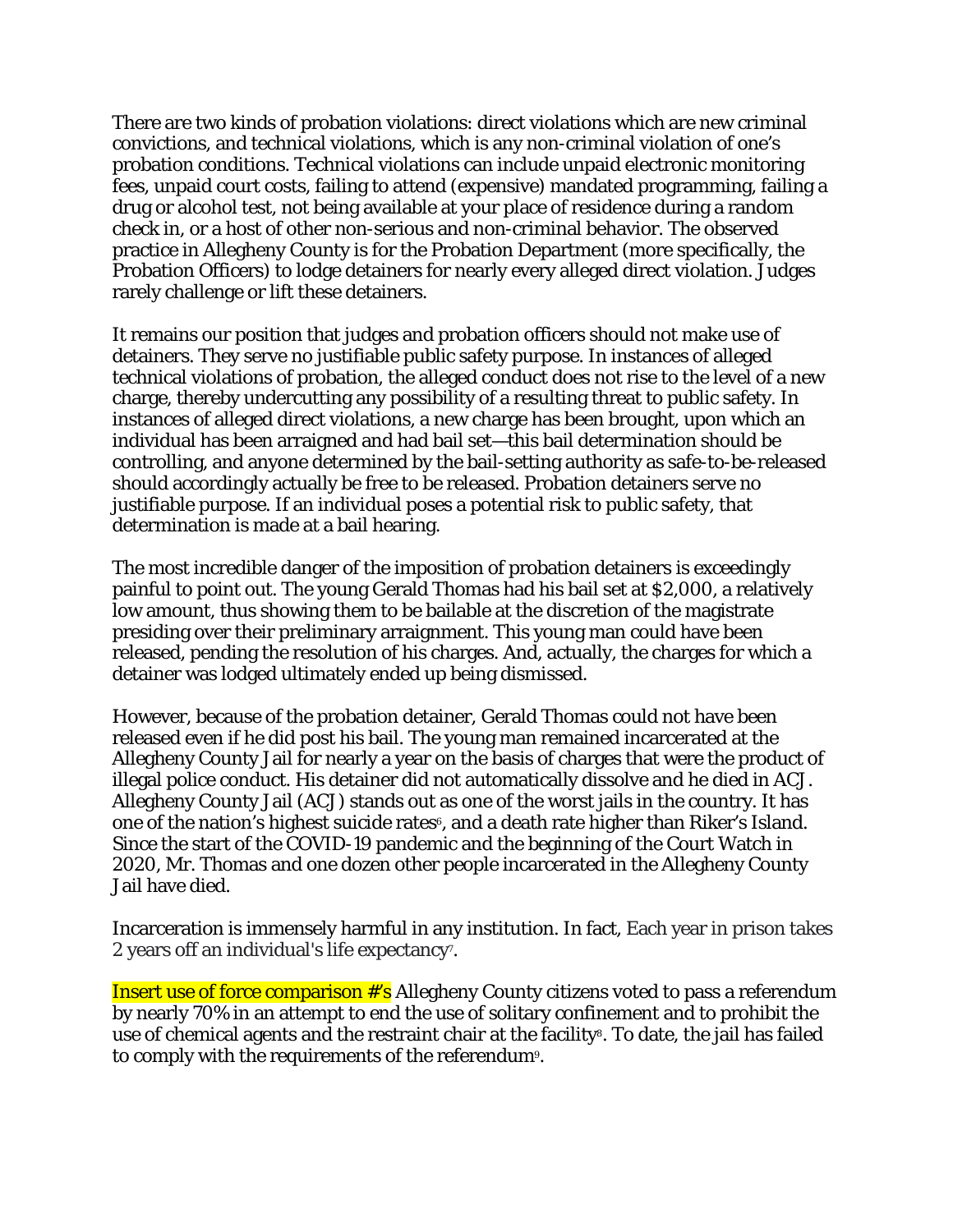ACJ is also chronically understaffed, and especially struggles in retaining medical and mental health staff and has frequently been in the news for dangerous and unsanitary conditions.

Moreover, ACJ has been subject to numerous lawsuits in recent years, including suits alleging excessive force, failure to treat medical or mental health issues, and dangerous conditions that have repeatedly increased the likelihood of COVID-19 transmissions. Since the start of the pandemic, the jail has been on repeated lockdown, forcing those held at the jail to experience indefinite solitary confinement. And the overpractice of solitary confinement poses a violation of human rights.

Although I am speaking broadly, this discussion is about the impact on individuals–each and every living human being right now is affected, and at risk. Their suffering is not isolated, but permeates out through the people they love and who love, count on and need them. "After just a few days in jail, a person can lose their job, access to necessary medical care, custody of their children, and even their homes. Studies have also found that pretrial detention leads to a higher likelihood of conviction and lengthier sentences."<sup>10</sup>

While one third of the Allegheny County Jail population is being held on probation detainers and is the single most common reason for pretrial incarceration in this region, dwarfing the population of individuals detained on cash bail, there are about 100 people incarcerated on unaffordable money bails there. Only 4% of those in the jail are serving a sentence, which leaves the majority of the jail population as folks sitting pretrialinnocent until proven guilty and without seeing their day in court.

The call as we see it is for pretrial freedom–all the way. Our interests:

- We demand Magisterial District Judges to stop assigning cash bail immediately
- We demand all probation detainers and financial holds to be lifted
- We demand re-investment in community based programs to support the accused
- We demand a restoration of the presumption of innocence

Magisterial district judges have the ability to implement these demands immediately. There is no measurable correlation between pretrial detention and public safety. On the contrary there are innumerable accounts of the adverse effects incarceration has on not only the accused, but on their loved ones and community. There also is no statistical measure supporting the idea that unaffordable bail is the only way to guarantee appearance in court. We believe with adequate community support the accused will be empowered to resolve their charges. Especially during these trying times, everyone should be released on their own recognizance and treated as though they're innocent which is a fundamental principle of our criminal justice system.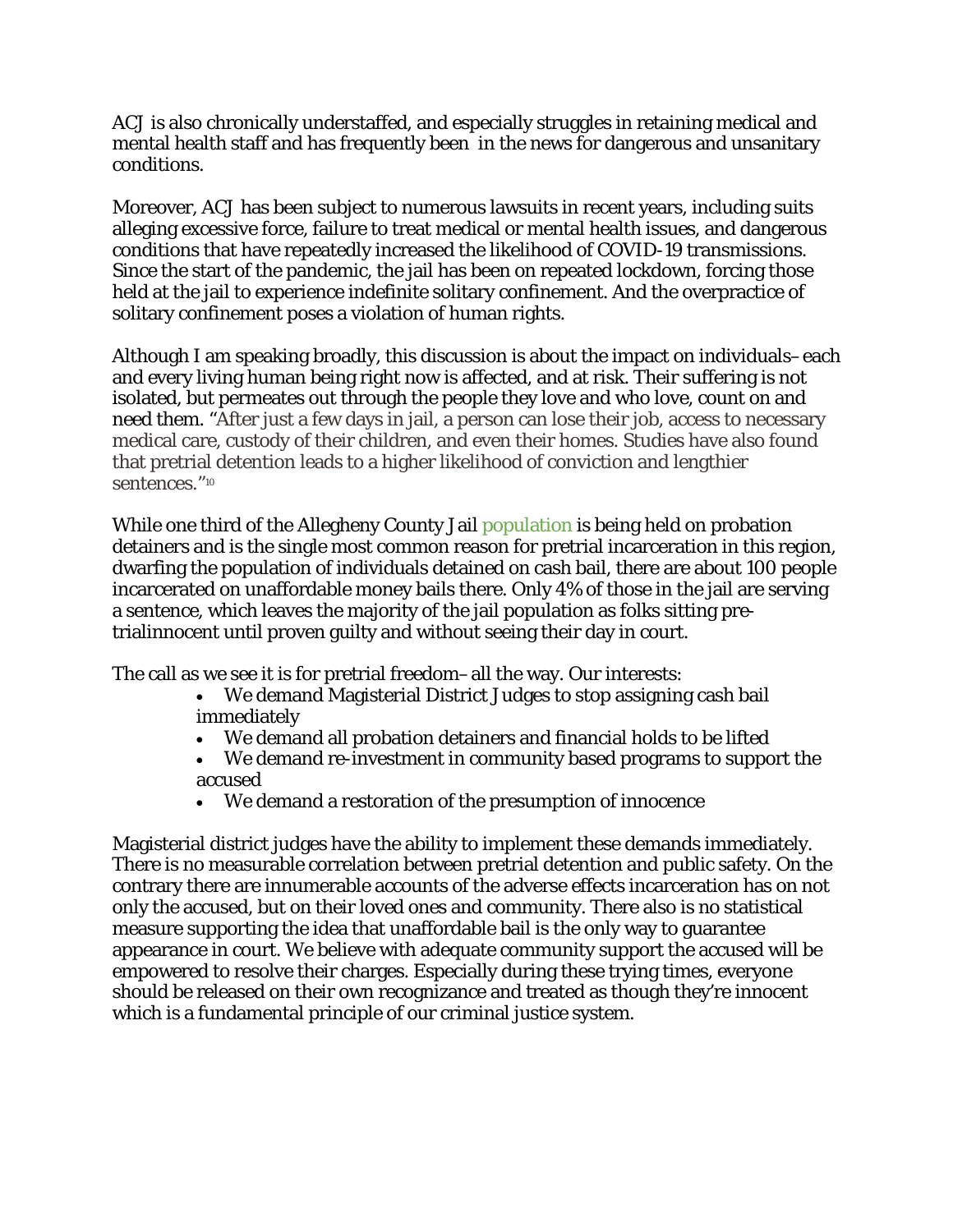Muhammad Ali Nasir, Core Organizer, Bukit Bail Fund

My name is Muhammad Ali Nasir, or MAN-E, I'm a lifelong Allegheny County resident from the Homewood neighborhood in Pittsburgh, PA. I'm the Policy and Advocacy Civic Engagement Coordinator at 1Hood Media, an Elder Meje at the Afro-American Music Institute, a core organizer of the Bukit Bail Fund of Pittsburgh and a co-founder of Jailbreak PGH.

Before I became involved in the efforts to end cash bail and pretrial detention in Allegheny County, I was directly impacted by cash bail multiple times. My first experience was as a 16-year-old who instead of going through the juvenile justice system, was charged as an adult and went to the Allegheny County Jail where I was given a bail of 25,000 dollars. The second bail—or ransom, as we define it—I was given was also 25,000 dollars, the third was 50,000 dollars and the fourth was 2000 dollars. I was asked to pay over 100,000 dollars for my pretrial freedom, without council and with no regard for my ability to pay. Ultimately I was absolved in each and every one of these cases, through either acquittal or dismissal of the charges.

Direct engagement with the criminal justice system is something that's all too common among black and poor people in Pennsylvania, but my experience is unique for 2 reasons. (1) My family was able to secure my release through the use of a bondsman, and (2) I was among roughly 5% of people who choose to go to trial when facing criminal charges. Unaffordable cash bail, which is essentially a pretrial jail sentence for legally innocent people, plays a major role in how those facing criminal charges proceed legally, often leading to coercive plea sentences that include long probation sentences.

The work we do at the Bukit Bail Fund aims to disrupt the way the current system functions. We level the playing field for those who can't afford their bail, but more importantly we recognize their right to the presumption of innocence. We also recognize that in Allegheny County, where at least 13 people have died in our jail since 2020, an unaffordable cash bail could be a death sentence.

While cash bail is a trendy subject, it's important to name that it's just one of the levers Judges pull to keep people incarcerated before they're given a fair trial. My concern with well-meaning legislation is that it will lead to Judges pulling other levers more frequently. While unaffordable cash bail is common practice, Judges currently have the ability to assign affordable bail, nominal bail, or no dollar amount at all, releasing people on their own recognizance or with non-monetary conditions. My concern is possible reliance on Pretrial Risk Assessment Tools or PRATS which relies on a discriminatory algorithm to determine who deserves freedom or not, and also predetermining there be no bail be set for specific charges. Both practices will continue to fail to acknowledge ones presumption of innocence and keep people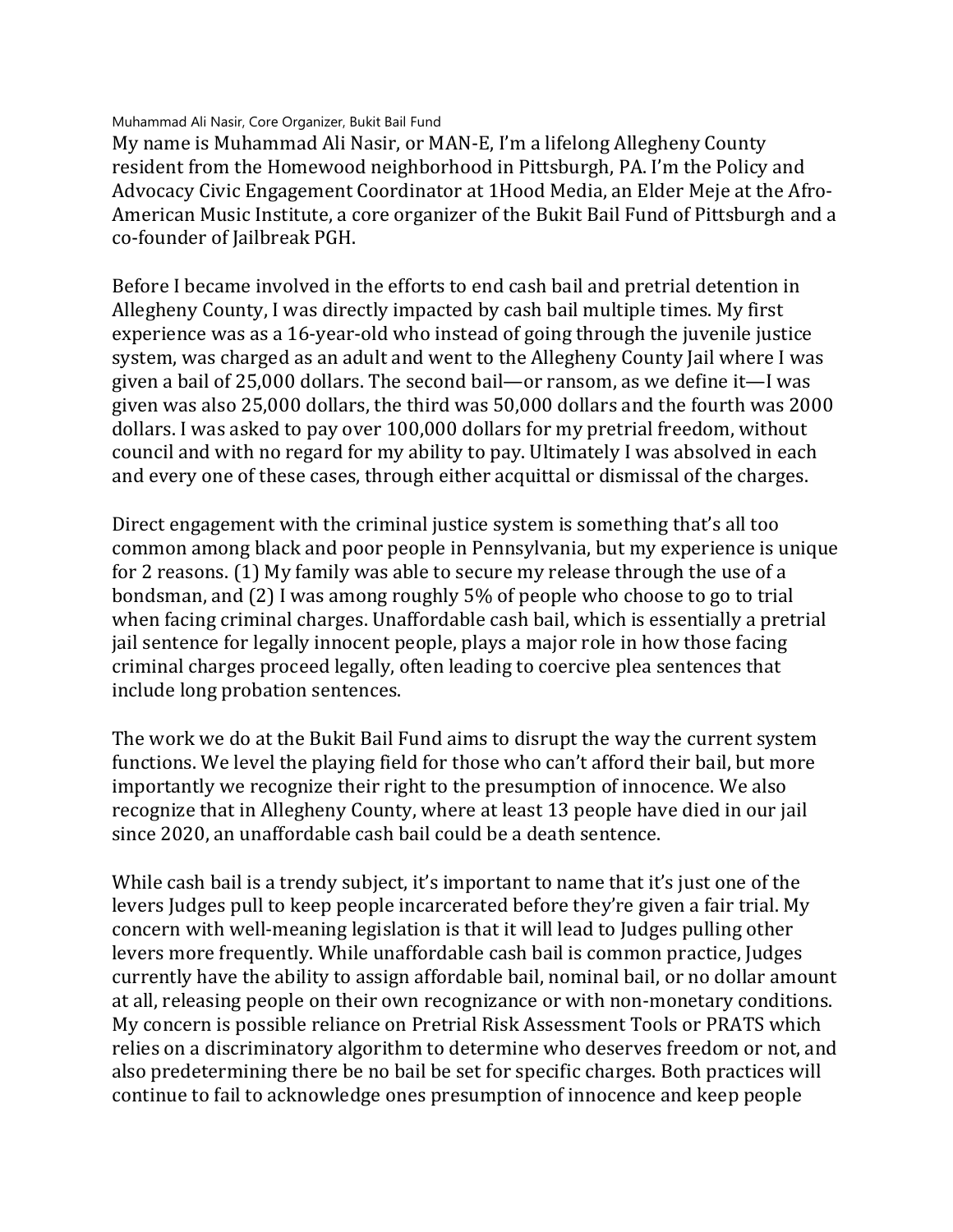unfairly detained pretrial. Under several proposed changes that I've seen, I personally would've been unbailable because of the nature of my charges and my past criminal arrest and charge history. In which case, my experience wouldn't have been unique at all. I would've likely taken a coercive plea deal to return home to my family and have a record that hinders me for rest of my life.

My position may be perceived as radical but it's not a new concept, and it's fueled by my experience. It's the recognition that a criminal charge and an arrest doesn't make someone guilty, and a call for the restoration of the presumption of innocence in the Criminal Justice System.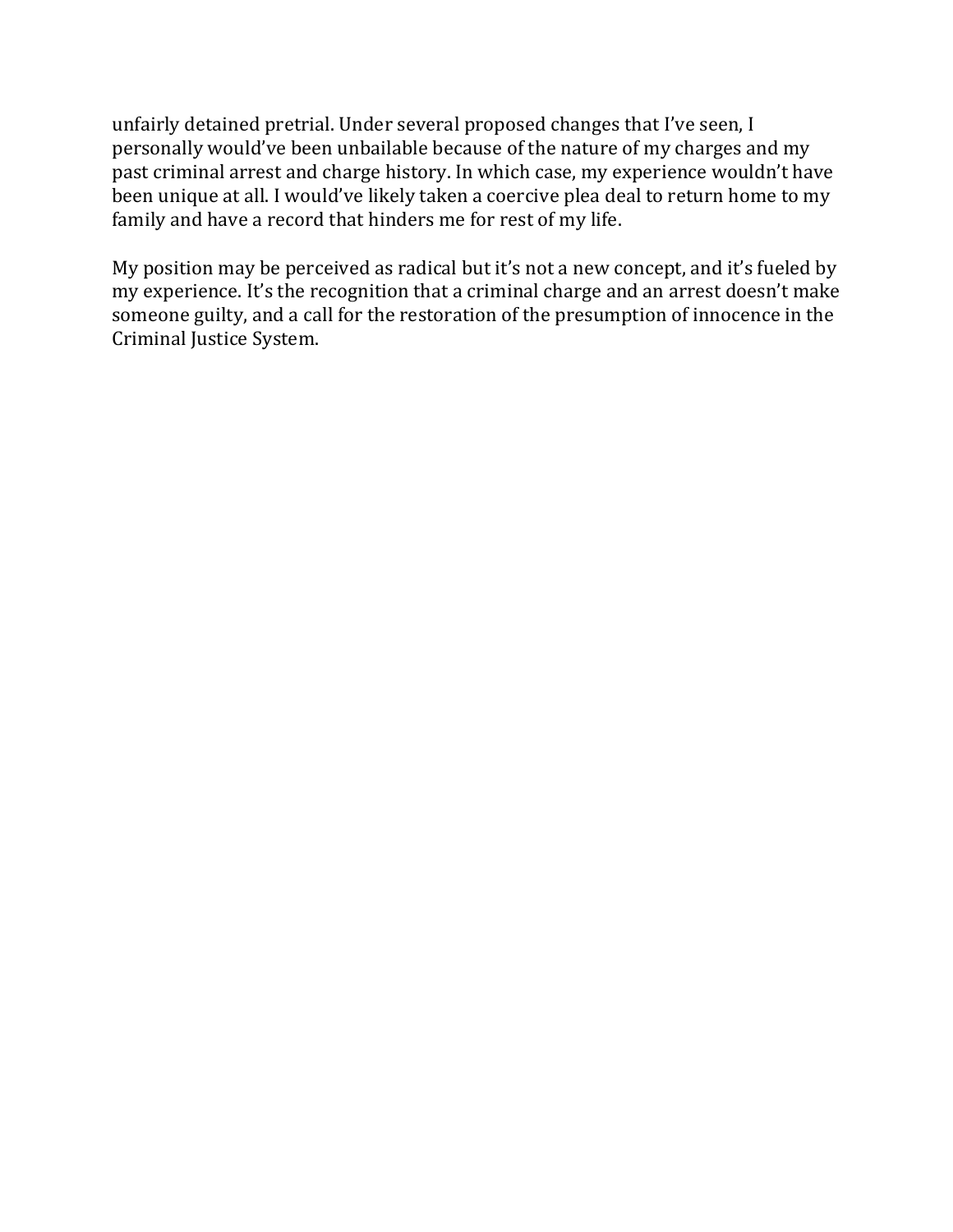Christopher J. Shanley Deputy Director Allegheny County Pretrial Services Fifth Judicial District of Pennsylvania

In 2007, Allegheny County Pretrial Services went live in the Allegheny County Jail, and the old practice of taking our best guess as to what would be a reasonable amount of either a straight cash bail or a percentage bail came to a welcome end. Gone were the days of "\$5,000 straight" or "\$10,000 at 10%," and in were terms like "nonmonetary – report in person" and "comply with a drug and alcohol evaluation." Although trainings were conducted for Magisterial District Judge (MDJ) and Common Pleas Court Judges, everyone asked the same question of Pretrial Services, "What about the cash bail?" I am hopeful that in my time before you today, I can provide you with enough background as to why my agency has never recommended monetary bond, and why the Commonwealth of Pennsylvania should explore moving in this direction.

Before I talk about why money shouldn't be a factor in bail, I need everyone to understand what bail is. Therefore, I quote one of the most brilliant speakers on the subject, Timothy Schnacke and his trademark "3 Ms."

> 1. Maximize Appearance - Bail set higher than an amount that can reasonably be afforded is "excessive" under the Eighth Amendment (Stack v/Boyle)

2. Maximize Safety - Detention may be authorized after an adversary hearing (US v/Salerno)

3. Maximize Release – Liberty is the norm, and detention prior to trial is the exception (US v/Salerno)

And before I address each of these points individually, I state without hesitation, cash bail keeps poor people in jail and allows people with the ability to pay to be released.

The experience of Allegheny County Pretrial Services has shown that because of the interaction with the supervision officer a defendant given a non-monetary bond with the condition to report to Pretrial Services will appear at a higher rate than one who simply pays a cash bond. Any jurisdiction imposing monetary bonds without an ability-to-pay hearing is excessively setting bail. Bail is not intended to be pretrial punishment and, therefore, should not be set based on the lead charge. As an administrator of a successful pretrial agency, I can testify before you today that most people who miss a court appearance do not board a plane and flee the country. Most people get the date wrong, go to the wrong place, can't get off work or can't find daycare.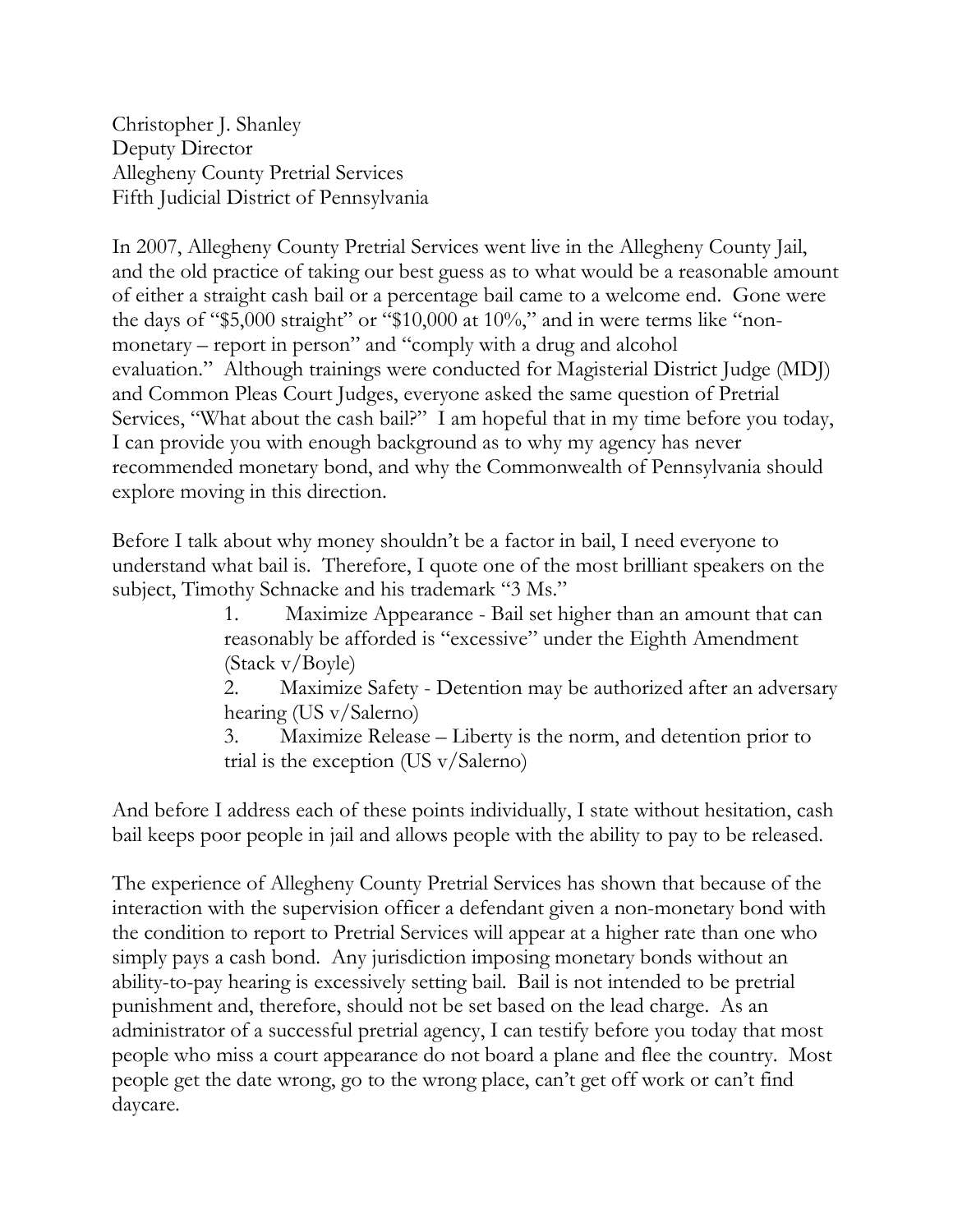In many jurisdictions cash bond gives the appearance of safety. If a defendant is charged with robbery and the MDJ sets a \$50,000 straight bond, the defendant can simply post the bond and go out and commit another offense. For a defendant with the means to pay, monetary bond is not a deterrent and the amount is immaterial. Pennsylvania is a preventative detention state, meaning that defendants can be held pretrial for dangerousness. Additionally non-monetary bond conditions can include drug/alcohol evaluations, abstinence from substance use, mental health evaluations, and reporting conditions to assure these conditions are met. These are all valuable tools in maximizing safety.

In reality, most people charged with a crime do not have the financial means to post most bonds. A person or family without the financial capability to pay \$5,000 at 10% turns to a professional bondsman to get their beloved family member out of jail. The family pays a non-returnable fee to the bondsman who pays the rest. The defendant is released and weeks later after complying with all court appearances, the case is withdrawn. The bond money is returned to the bondsman, however, the fee the bondsman collected is not. Just another example of how those with financial insecurity are treated differently.

Additionally, those who cannot afford to pay even the smallest amount of bail find themselves pleading guilty to winnable cases just to end the case to be placed on probation and released from jail.

Which leads me to my final "M" – Maximize Release. To quote Chief Justice Rehnquist, "In our society liberty is the norm, and detention prior to trial or without trial is the carefully limited exception." But unfortunately, that isn't the case. According to the Prison Policy Initiative 67% of the jail population nationally is made up of pretrial cases. The median bond for a felony case is \$10,000 and the annual income for a male who cannot afford bail is \$16,000 and \$10,000 for a female. The average statewide bail amount in the state of Pennsylvania was \$38,433 (ACLU Broken Rules 2021). Remember, these are all people who are innocent. We must change our perspectives and attitudes towards release and cash bail. Releasing people pretrial without imposing money as a punishment for committing an alleged crime needs to become more customary.

Cash bail doesn't equate to safety. Cash bail doesn't equate to appearance. Cash bail simply keeps poor people in jail where liberty should be the norm.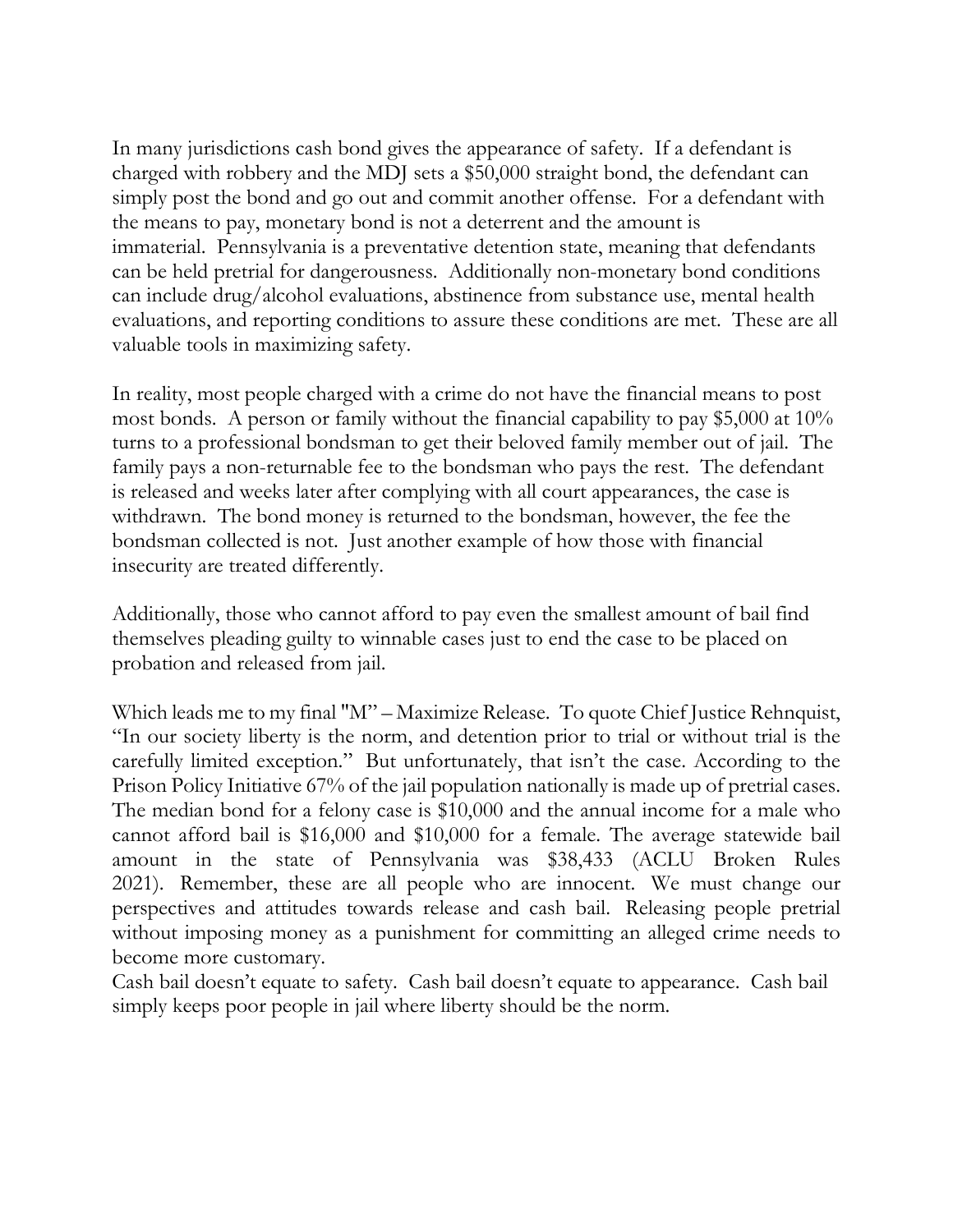# **Testimony of David Erhard on behalf of the Pennsylvania Association of Criminal Defense Lawyers Before the House Democratic Policy Committee April 27, 2022**

As a member of the board of directors for the Pennsylvania Association of Criminal Defense Lawyers ("PACDL"), I would like to thank the House Democratic Policy Committee for this opportunity to testify about the critically important issue of cash bail. PACDL is a professional association of approximately 900 private criminal defense attorneys and public defenders who have been admitted to practice before the Supreme Court of Pennsylvania. Founded in 1988, PACDL represents experienced criminal defense attorneys who work to achieve justice and dignity for criminal defendants by protecting and ensuring those individual rights guaranteed by the Pennsylvania and United States Constitutions.

I have practiced criminal defense and its collateral matters *exclusively* for nearly 16 years and across multiple counties in Pennsylvania. I also serve as a panel attorney in the District Court for the Middle District of Pennsylvania. As a panel attorney, I accept court-appointed cases under The Criminal Justice Act for federal defendants. I have served in this role for six years.

The individuals whom I have had the privilege to represent have diverse cultural, economic, and social backgrounds. Those difference raise a variety of consideration regarding the use of cash bail vs. alternative measures to incarceration. Our justice system is built on subjective and ethical treatment of all. A defendant's wealth or lack thereof should not be a consideration within such a system. That is why cash bail should be limited to the degree that the wealth of the accused cannot be the sole factor keeping that person in jail, particularly when non-monetary conditions will suffice. This approach in favor of more equitable considerations and just practices will ensure that as few people as possible are unnecessarily incarcerated. Cash Bail Is Problematic

The primary problem with cash bail is clear- citizens who stand accused of crimes and have financial resources can get out of jail; those who do not have money cannot. Stated differently, cash bail creates a two-tiered justice system in which rich people get to enjoy the presumption of innocence, while an indigent defendant does not. The current economic crisis within our country and communities only serves to enhance this problem.

A 2021 CBS News report claimed that fewer than 4 in 10 Americans have enough money set aside to cover an unexpected \$1,000 expense, such as a trip to the ER or car repairs. In a postpandemic world with inflation rising and the wealth disparity gap widening, Americans' financial problems are not likely to improve anytime soon.

There is a startling number of Americans in jail awaiting trial. At any given time, roughly 480,000 people sit in America's local jails awaiting their day in court, according to a 2015 estimate by the International Centre for Prison Studies, a research group based in England. Black adults were most likely to say they have had an immediate family member to have ever spent a day in jail – at 63% of black respondents compared to 48% of Latino and 42% of white respondents, per a 2018 CNN report.

About half of respondents with household incomes below \$50,000 said an immediate family member had been jailed, while about a third of respondents above \$75,000 a year said a family member had been jailed. When divided by income, those in the lowest income bracket are the most likely to have an immediate family member who has been in jail or prison. Sadly,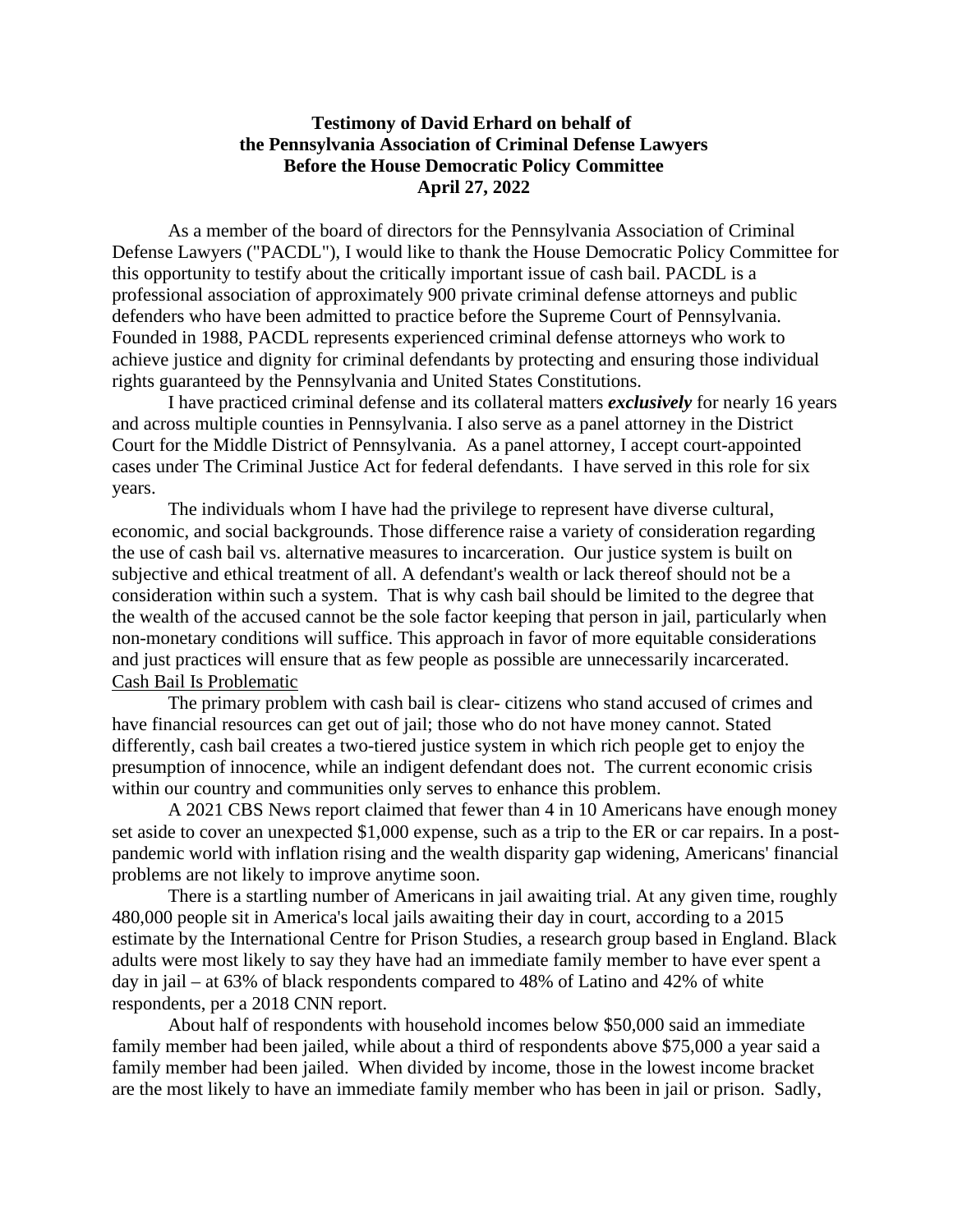Americans have accepted the seemingly timeless truth that people who have less access to resources will have less access to justice. With nearly half a million people living behind bars, this accepted trope must be undone.

Pretrial Incarceration Leads To Unfair Results

Incarceration of defendants provides a tremendous advantage to the prosecution and leads to unjust convictions. As a practical matter, defending an incarcerated person is far more challenging than defending one who is free.

Communication with a person in jail is inherently inferior. Whereas a person who remains at liberty pending trial can call or meet with their attorney freely. In contrast, jail visitation comes with cumbersome limitations, including restrictions on access by counsel to a client. An attorney must meet with a client on the jail's terms. This often means limited and inconvenient hours of visitation, discussions through a glass window with ill-maintained phones, and an inability to access documents or helpful technology that would otherwise be available.

Time is a defense attorney's most valuable commodity, and travel to and from jail followed by lengthy waiting and security checks take a toll on that resource. Some jails are not open on the weekend, but that is when many busy attorneys do not have court and squeeze in client visits.

Of course, less time and communication with a client will result in a lower quality of representation. In matters where a single discussion or piece of evidence can drastically cause a case to pivot, meaningful preparation time with a client is of paramount importance.

Additionally, many incarcerated individuals become fatigued with defending themselves. While awaiting trial, they watch their lives and the lives of loved ones move on without them. They immediately see their bills accrue and the rent or mortgage payment becomes past due. Jobs are lost. Personal relationships are strained. The undignified and sometimes violent jail environment takes its toll. Some may even lose custody of their children. Thus, many incarcerated people are inclined to take plea offers for crimes that they did not commit because they must preserve a way of life or simply survive.

It is not uncommon for prosecutors to oppose bail release while also offering sentences of probation or time served. There is not a single experienced defense attorney without an anecdote wherein the government opposed bail release of an inmate unless, of course, that inmate agreed to a guilty plea. For all these reasons, pretrial incarceration serves more as an effective tactical weapon for the prosecution, rather than the social protection that it so often thought to be.

#### The Process Of Bail Imposition Is Not Uniform

The primary function of bail is to secure the defendant's appearance at future court appearances, but this often takes a back seat to other considerations. At the time the bail decision is made, a long list of factors are to be considered under PA Rule of Criminal Procedure Rule 523. But the rules do not specify how much weight is given to any single factor.

Among these considerations, the court is allowed to factor in the safety of the community. This factor is often the primary, if not only one given consideration. But inherent in this factor is the notion that the accused is guilty. Thus, the presumption of innocence often suffers.

Bail is typically first set by a magisterial district justice but can be set or modified by a higher court (Common Pleas) judge as well. A judge's individual bail philosophy can vary greatly from judge to judge and from jurisdiction to jurisdiction. And, in most instances, judges are not required to create any record of the bail factors that were considered, what weight was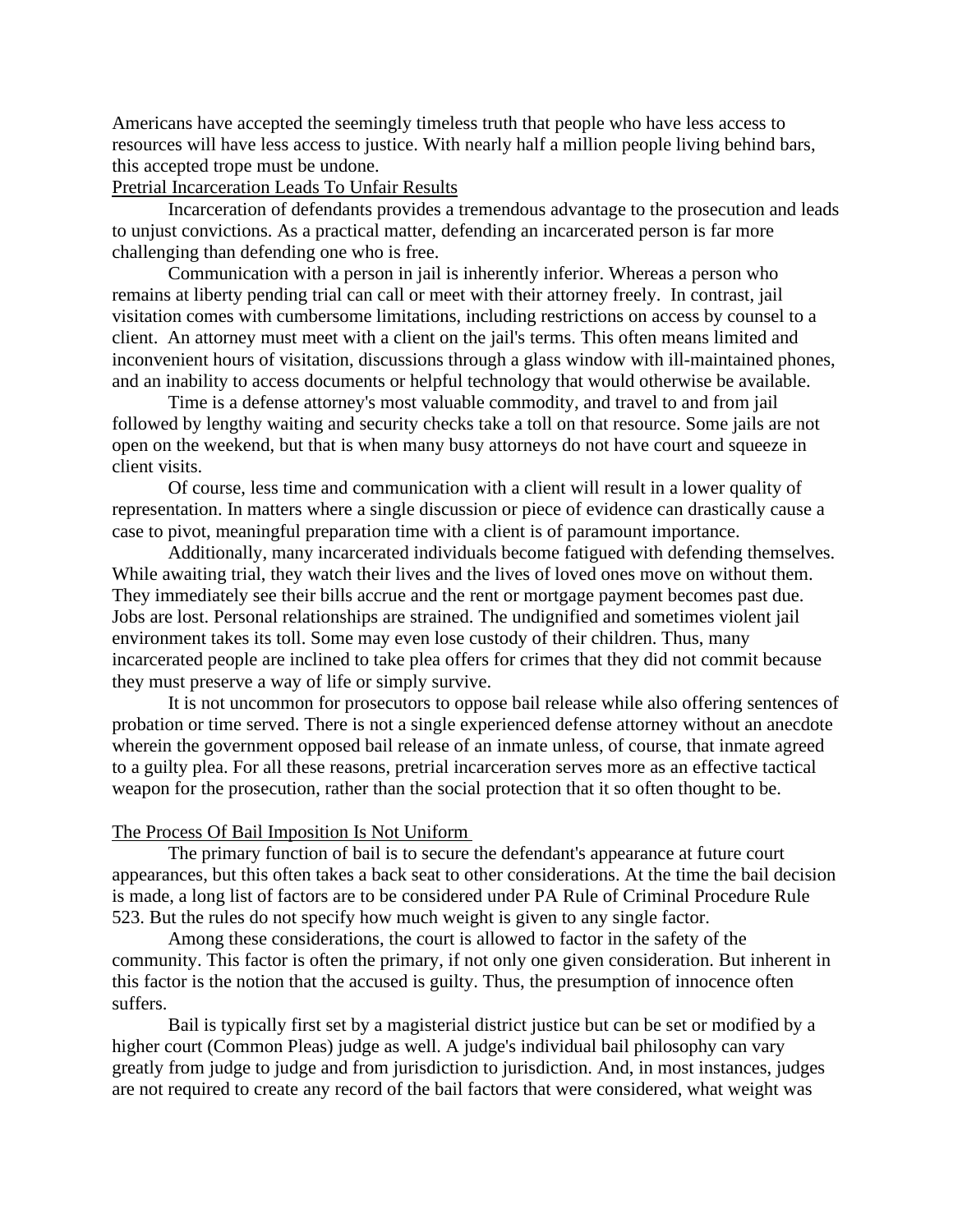given to those factors, or any other indication as to why a particular bail amount was set. Such broad discretion has led to a vast disparity in the imposition of bail across the state.

Where cash bail is concerned specifically, the rules of criminal procedure only dictate that the amount of bail be "reasonable". This is an incredibly subjective notion. What is reasonable to one judge may be outrageous to another. Furthermore, while a judge is required to consider a defendant's particular financial situation, many defendants are incapable of posting literally any amount, which results in their unjust detention based simply on a lack of funds. Where one judge may consider that requiring \$5,000 to be posted is fair, another may consider \$50,000 to be fair for identical circumstances. But, where a defendant does not have an extra \$5,000 available to him, either amount is insurmountable.

### Reconsideration Of Bail Takes Far Too Long

Once cash bail is set, there are limited opportunities to seek reconsideration. If a magisterial district justice sets the bail, the next time for reconsideration is typically either through a motion to the higher court or at a subsequent preliminary hearing. Although there are no required time frames from one bail event to the next, the time between bail hearings is typically weeks if not months. For many, irreparable damage is done in the interim time such as eviction, loss of a job, or missing a litany of important life events.

#### Technology Can Reduce Incarceration Dramatically

The COVID-19 pandemic has forced courts across Pennsylvania to take new approaches to confinement and communication. Most courts have now been compelled to incorporate video conferencing technology into day-to-day operations. This technology can be used for pretrial release supervision reporting with minimal expense and as often as daily contact with a probation officer. Pretrial release supervision that formerly required onerous impositions on the time and resources of a county probation department can now be achieved with something as simple as a 10-minute video conference that one can do with a common smartphone or other devices.

Similarly, the use of video conferencing and house arrest with Global Positioning System (GPS) monitoring via ankle bracelets has never been more prevalent than today. Electronic monitoring allows the courts to set windows of time for defendants to leave home for certain critical events like doctor visits, meetings with an attorney and court. Each person may have release conditions specific to his/her needs or circumstances including, maintaining, or obtaining employment, attending counseling or other treatment, submitting to substance abuse testing, and refraining from contact with others on pre-trial supervision. Pre-trial supervision can accommodate events such as attending funerals or other once-in-a-lifetime events that if incarcerated, one would otherwise miss. If a violation of electronic monitoring is alleged, there is a virtually indisputable record of the defendant's whereabouts via the use of GPS.

Electronic monitoring allows the accused to continue to work, pay bills, and provide for the household. According to a May 2017 report from the Vera Institute for Justice, Pennsylvania spends approximately \$43,000 per year housing inmates. While monthly electronic monitoring does come with an expense (sometimes \$400-500 / month), this expense is minuscule in comparison to the cost of the state paying for the housing, feeding, and personnel costs associated with incarceration. What's more, is that electronic monitoring bracelets can also be designed to include alcohol monitors that will alert authorities when a defendant drinks. Because the story of many criminal cases begins with the consumption of alcohol, this enhanced monitoring is effective in ensuring that alcohol use on bail will either be avoided or punished.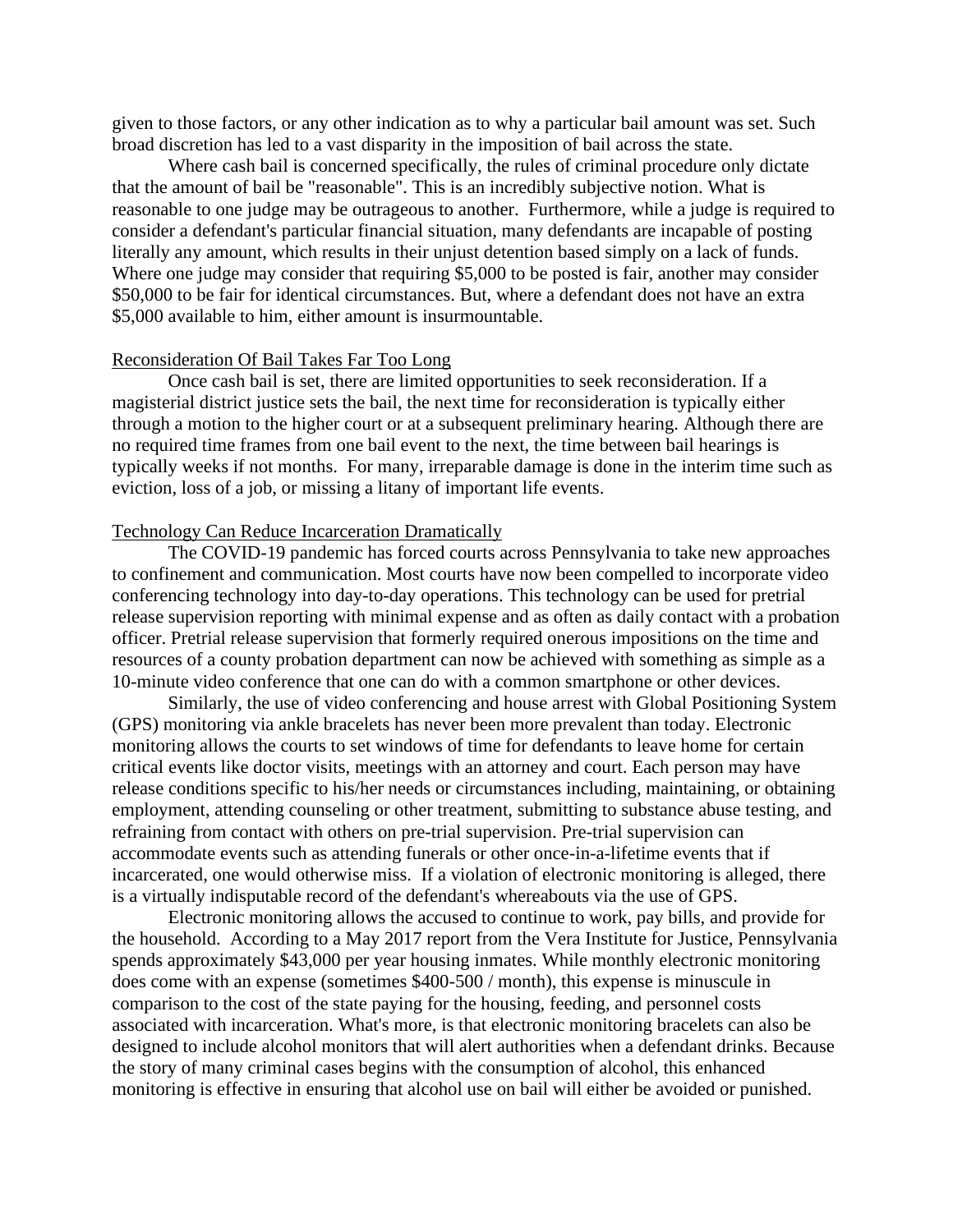### **Conclusion**

Cash bail is a fundamentally broken and unjust concept. It should be replaced with a new process for bail consideration that heavily favors alternative measures to incarceration. While pretrial incarceration may remain appropriate for some circumstances, it should be viewed as a last resort. A defendant's wealth or lack thereof should not be a consideration in the justice system.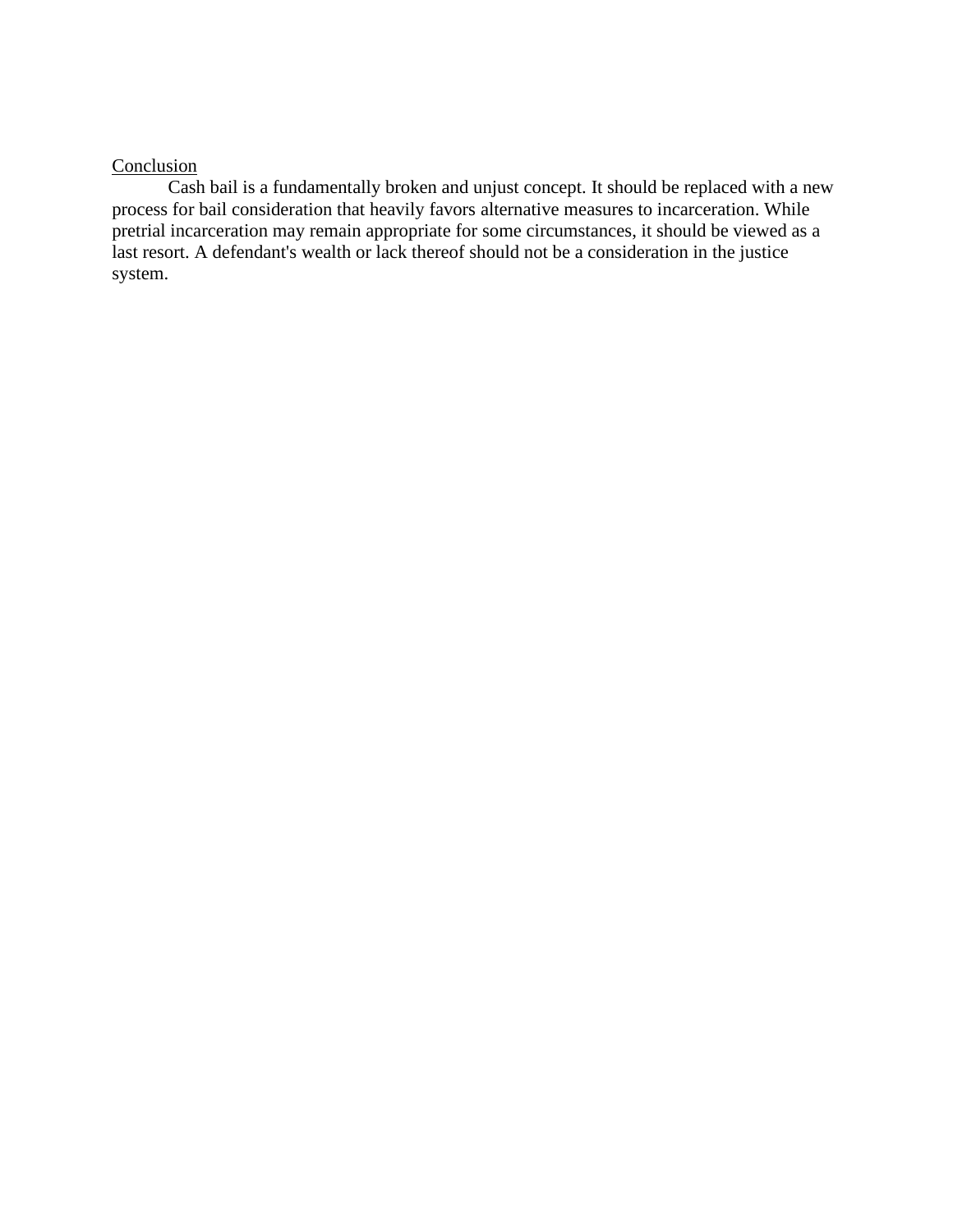**Testimony by: Kevin Drennan Senior Advisor NJ Senate Majority Office Date: 4/27/2022**

Thank you Representatives Lee and Schweyer,

My name is Kevin Drennan, I am currently the Senior Advisor to Senate President Scutari in New Jersey after serving 10 years as Chief of Staff/Executive Director in the Senate Majority Office. During my tenure, one of the most significant policy changes in New Jersey was the Elimination of Cash Bail.

There are many factors both political and policy that led to the elimination of cash bill, but to keep my remarks short I am going to focus on pre-trial statistics prior to the elimination and crime statistics post elimination of cash bail and why I believe the New Jersey model is a great success.

In 2013 New Jersey had 22 county jails and 3 residential reentry facilities that house county inmates.

In those facilities three-fourths of all inmates were awaiting trial or sentencing. The most common serious charge for defendants pending trial were drug offenses.

Over 5000 inmates had an option to post bail, but did not have the means to do so. Among them were 800 inmates with bail set at \$500 or less.

Another startling statistic was that inmates who had been indicted but had not yet had a trial had been in custody on average 314 days with 12% of the entire jail population in custody due to an inability to pay a bail amount of \$2500 or less

Given the inherent inequity of this system, the Chief Justice of the State Supreme Court convened a group of stakeholders including all 3 branches of government, prosecutors, and public defenders, to make recommendations on how to create a more just process.

The key to getting the bail reform law across the finish line was the significant training and outreach efforts of the Judiciary, Attorney General's Office, County Prosecutors, Public Defender's Office, ACLU and Drug Policy Alliance.

The effectiveness of the law rests on:

A risk assessment that must be conducted on anyone issued an arrest warrant and taken to the county jail; those issued a summons are released from the police station

A new Pre-trial Services Program within the Judiciary that utilizes an objective and validated risk assessment tool.

Release decisions must be made within 48 hours

A presumption of detention exists for murder and cases carrying a penalty of life imprisonment

Prosecutors must make motion for detention even if presumption of detention charge.